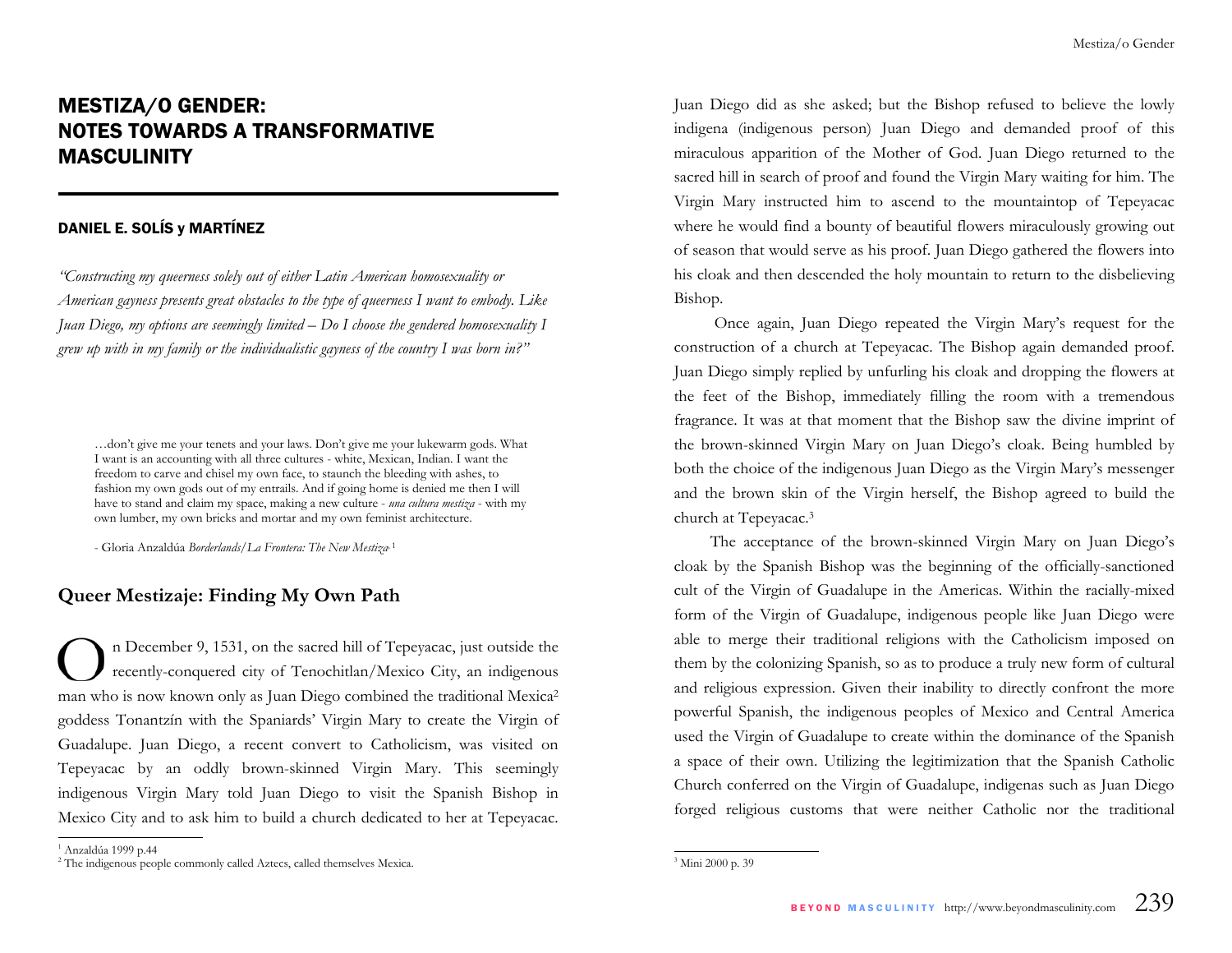practices of the Mexica, but that mixed elements from both. The birth of the brown-skinned Virgin of Guadalupe was a powerful event that signaled the beginning, first in Mexico and Central America and then in the United States, of a process of cultural mixing that has given rise to new ethnic and national identities.

The story of Juan Diego, with its unequal marriage of conflicted ideas and practices in the face of powerful forces, is a compelling metaphor for my own life as a Latino gay man attempting to create a way of being queer that is ethical, freeing and true to myself. Like Juan Diego's merging of the repressed indigenous goddess Tonantzín into the ascendant European Virgin Mary, I endeavor to create my own gayness through a blending of two distinct systems of homosexuality: that which my parents brought with them from El Salvador and that which I grew into in the United States. Growing up, my queerness was contained by my family within the traditional homosexuality of El Salvador. In that system, homosexuality is a matter of gender difference that is expressed by both sexual behavior and deviant gender practices. In El Salvador and much of Latin America, homosexual men and boys like me are seen not as women or men but instead occupy an ambiguous place in between. Under this particular system of homosexuality, my parents raised me quite differently from my brothers: I am the only one who was taught by my mother and grandmother how to cook, clean, sew, and even now am responsible for organizing family events such as birthdays, holidays and dinners. As a child, I was allowed to socialize with girls and women, all without my gayness being explicitly named. Within my home, my budding gayness was silently accepted and integrated into the larger fabric of my family so long as it did not threaten the heterosexual status quo.

My family's acceptance of my gayness was markedly different from the clearly defined homosexuality of the United States that I found first on the playgrounds and in the classrooms of my elementary school, and later on in the queer identity groups I joined as a teenager. The homosexuality I found outside of my family was one of a clearly defined gayness that was accessed through personal identification. In what I call the American system of homosexuality, a person was gay either because they called themselves gay or because others labeled them that way. As I grew older, I discovered communities of queer people in the United States built around a shared sense of identity and personal experience. At the core of these communities was the idea of "coming out" - or publicly naming one's queerness to others. This explicitly named gayness was quite different from the unnamed ambiguous position I held within my family. After I came out, my position in my family changed as I sought to force them to accept American gayness as the basis for how they understood me and my queerness. My efforts led to great conflicts between myself and most of my family members. As I grew increasingly isolated from my family, I realized that American gayness with its emphasis on the individual wasn't sufficient for me or my particular situation. I began to seek a way to construct an empowering queerness that challenged heterosexism but that also didn't isolate me from the people I love so much.

Constructing my queerness solely out of either Latin American homosexuality or American gayness presents great obstacles to the type of queerness I want to embody. Like Juan Diego, my options are seemingly limited – Do I choose the gendered homosexuality I grew up with in my family or the individualistic gayness of the country I was born in? Given the overwhelming power of both types of homosexuality to resist challenges to their oppressive elements, I find myself moving within and between both systems to create the queerness I seek.

In this essay, I reflect on my experiences living in both systems of homosexuality and the way in which I now mix and match elements from both to forge my own form of libratory queerness. I explore first my early childhood growing up ambiguously queer in my family and then examine my emergence into American gayness as a teenager. Finally, I trace my attempts to create an identity that is a mixed blend of the two systems of homosexuality that have defined me, all in the hope of not only liberating myself but also to transform Latin American and American homosexualities. I do not necessarily believe my life to be special or unique – no Virgin Mary appeared to me - but instead I see my life as a useful source from which to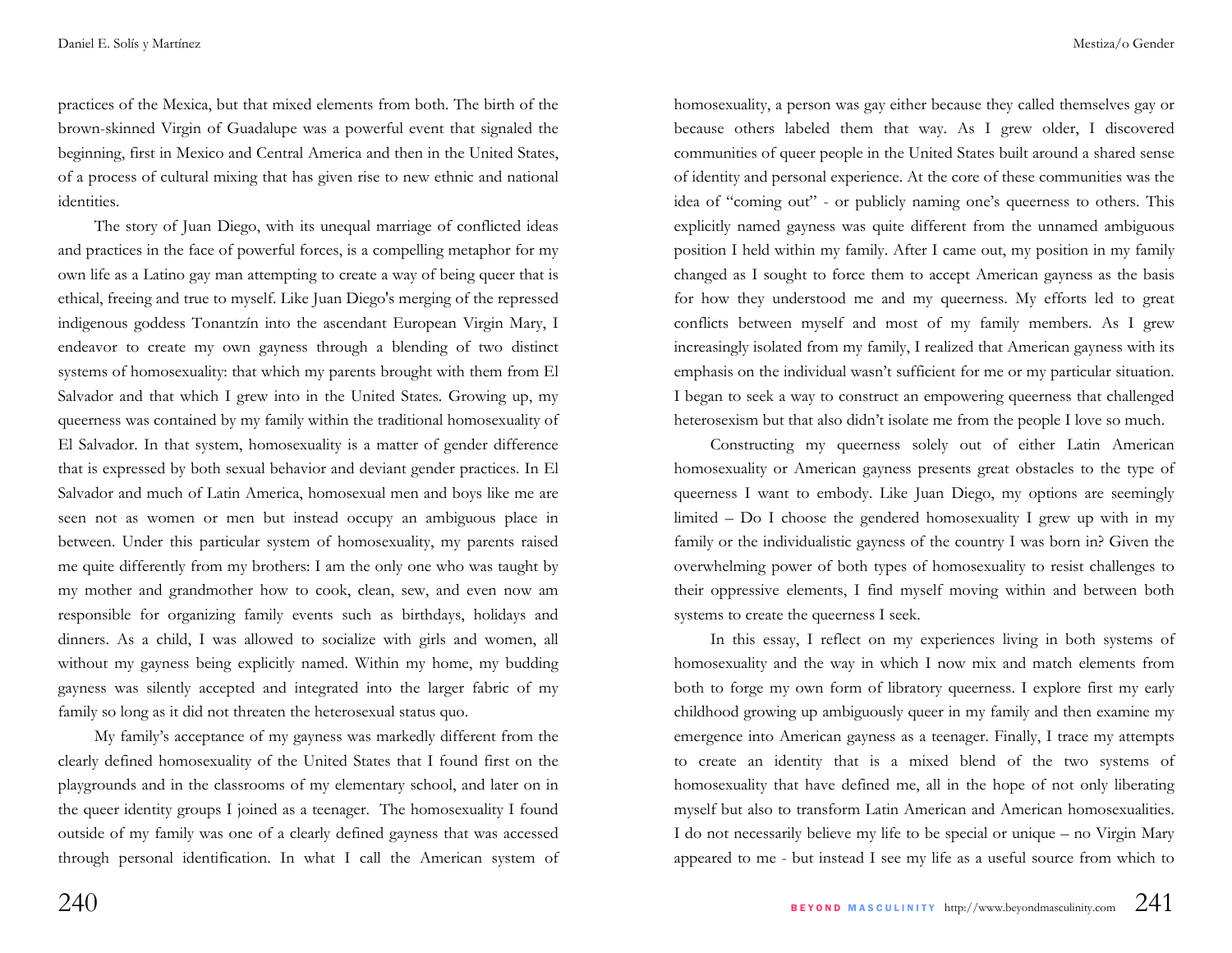Mestiza/o Gender

extract a queer masculinity that can support me in being the kind of queer man I want to be. My youth, for all of its mundane routines, was spent in the murky borders where my family's ideas of homosexuality rubbed up against the gay individuality of the United States. This constant rubbing produced a space from which my own queerness was born. I call that space a mestiza/o gender.

At the core of both my journey and this essay is a creative process of reclamation. Rather than simply giving up on both of these homosexualities, I seek to work within them by taking elements from both and combining them together in a new way that can challenge the oppressive components within each. Queer theorist José Esteban Muñoz, in studying the oppositional and creative use of mainstream heterosexual and queer cultures by queer of color performance artists, has articulated a process similar to the one I wish to engage in. Muñoz calls this process disidentification. He describes this as,

… the third mode of dealing with dominant ideology, one that neither opts to assimilate within such a structure nor strictly opposes it; rather, disidentification is a strategy that works on and against dominant ideology … this 'working on and against' is a strategy that tries to transform a cultural logic from within, always laboring to enact permanent structural change while at the same time valuing the importance of local or everyday struggles of resistance.4

Moving beyond the binary idea that in the face of oppressive forces one can either purely resist or assimilate, Muñoz instead sees disidentification as a means to creatively engage with structures of injustice. Disidentification allows marginalized individuals to take the tools of oppression used against them and use them in new ways that alter their meaning so as to challenge the very oppression from which they are drawn. Muñoz values disidentification because it presents a means to escape the binary of assimilation and counteridentification which both serve to reinforce the dominance of oppressive systems. It is what Muñoz calls 'working on and against' that makes disidentification a powerful means of altering the harmful elements of both Latin American homosexuality and American gayness.

 I name this queerness "mestiza/o gender" to both reflect the combination of Latin American and American homosexualities that I propose but also to draw on the historical process of mestizaje. The development of the idea of mestizaje itself is fraught with complexities of power and struggle. The word mestiza/o was first used by Spanish colonialists as one category of nearly 100 in their complex racial hierarchy system that placed them at the top and enslaved Africans and the indigenous at the bottom. Mestiza/o referred to people who were the children of a Spaniard and an Indigenous person. In the beginning of the  $20<sup>th</sup>$  century, mestiza/o was adopted by Mexican intellectuals to define the mixed racial heritage of Mexico as the basis for a cosmic mission of global unity that could thus only be achieved by the Mexican state/people. This vision of an imperialist mestizaje was used by Mexican elites to erase the contemporary repression of the indigenous and Afro-Mexican peoples by the Mexican state.5 From there, the idea of mestizaje was taken up by the Chicana/o Power Movement of the 1960's and 1970's as a means to describe the racial and cultural mixtures that define the experiences of Mexican Americans in

I utilize disidentification to blend the two forms of homosexuality so as to construct a third path of queerness that can escape the limitations of both. Through disidentification, I can work against the totalizing power of Latin American homosexuality to trap queers in the gender system of man/woman. A third queerness can also work against a gayness in the United States that is increasingly becoming nothing more than a colorful and non-threatening alternative to heterosexuality. As gayness in the United States becomes more mainstream, it is not only leaving unchallenged dominant ideals of consumerism as citizenship, but in fact it is using those same ideals as the definition of social justice for queers. Since both forms of homosexuality are limiting and perpetuate violent forms of oppression, I must create a queerness through my daily practices that draws from the most transformative in both while challenging the most repressive in each.

<sup>5</sup> Mexican philosopher and politician José Vasconcelos wrote the manifesto of this imperialist *mestizaje* in 1925, titled *La Raza Cósmica*.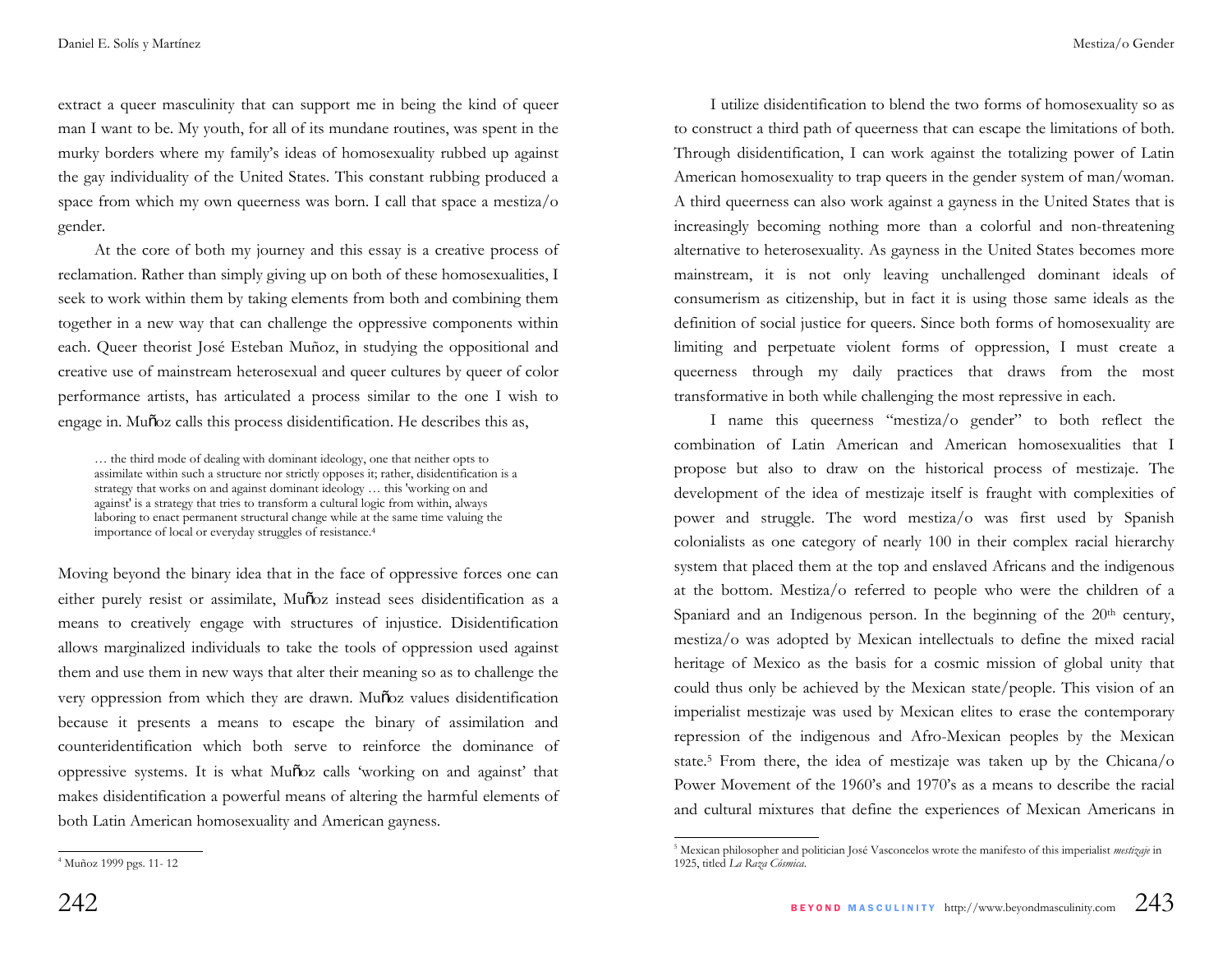the United States. To this day, mestizaje remains a pillar of Chicana/Latina identity and politics. Given the varied and contradictory threads that have gone into the creation of my self, I use the word mestiza/o fully aware of its historical development to capture the complicated queer mixture - sometimes smooth, at other times rough - that I propose to create.

It is my goal to fashion a queerness that resists assimilation by the forces of oppression through its political orientation and its transgressive way of being. In these times of American Empire and the straightening of gayness, all of us have an ethical responsibility to resist, no matter how small such resistance might seem. Like the race mixing that mestiza/o has traditionally referred to, I am interested in creating a gayness that is a mixture – imperfect, always in process of becoming, yet resisting with all of its might. It is towards that end, that I write these notes, themselves imperfect and in process of articulation.

### **Border Clashes**

My childhood experiences in the vast stretches of Los Angeles were defined by a constant shift between two separate worlds firmly divided by a border made up of language, class, and race. The Salvadoreño culture of my home and neighborhood in the eastern San Fernando Valley was an island in the surrounding sea of Americanness. Moving from the Spanish of my family to the English of my teachers and school forced me from an early age to be constantly aware of the need to shift my way of being depending on where I was. Who I was depended on where I was, who I was with and what language I was speaking. Like many budding homo boys, the need to constantly move back and forth between worlds made me a talented performer from an early age. I quickly became a skilled border-crosser.

 At the very core of my role switching was a fundamental clash between the migrant gender-sexuality worldview of my family and the "native" system

of the United States. My parents were locked in a battle -internally and externally - to craft a family that was the best of the values and cultural forms they had been raised with, but that at the same time recognized the sheer reality that they were not in El Salvador anymore. This battle was never explicitly named by my parents as the source of their discomfort with my brothers' and my own rapid Americanization, but it quietly informed every action they took.

It was often my grandmother who most vocally expressed this conflict to my brothers and me. As a domestic worker in the affluent West San Fernando Valley, my grandmother was exposed to the dirty laundry of the rich and white. Daily, she would clean the most intimate spaces and garments of white people, all for less than \$50 a day. Whether out of a need to simply vent or as a means to recapture her sense of agency, she would convey horror stories of disgusting habits of personal hygiene, drug abuse, and broken families. These stories served as the morality tales of our immigrant home in a new land full of material promise and cultural perils. In particular, many of her stories centered on the polluting affects of the menstruation of the white teenage girls of the families she cleaned for. Often her stories about menstruating white girls would end emphatically with the statement, "¡Son tan cochinas!"6 Her stories taught me that everything "out there" - that is everything outside of the home -was tainted. In my grandmother's stories, moral and physical pollution awaited us in the outside world, which she represented through the polluting bodies of menstruating white teenage girls. The vivid images of dirty white girls my grandmother painted reinforced my already emerging sense of white people's racial, class and sexual differences.

Either consciously or unconsciously, my grandmother's conflation between white women and moral contamination served to mark not only whiteness as deviant but also femaleness. The unnamed ghost lurking in all her stories was the polluting vagina. Frightening pictures of bleeding white girls stalked my imagination every time I left my home and entered the world

<sup>6 &</sup>quot;They are so filthy!" author's translation.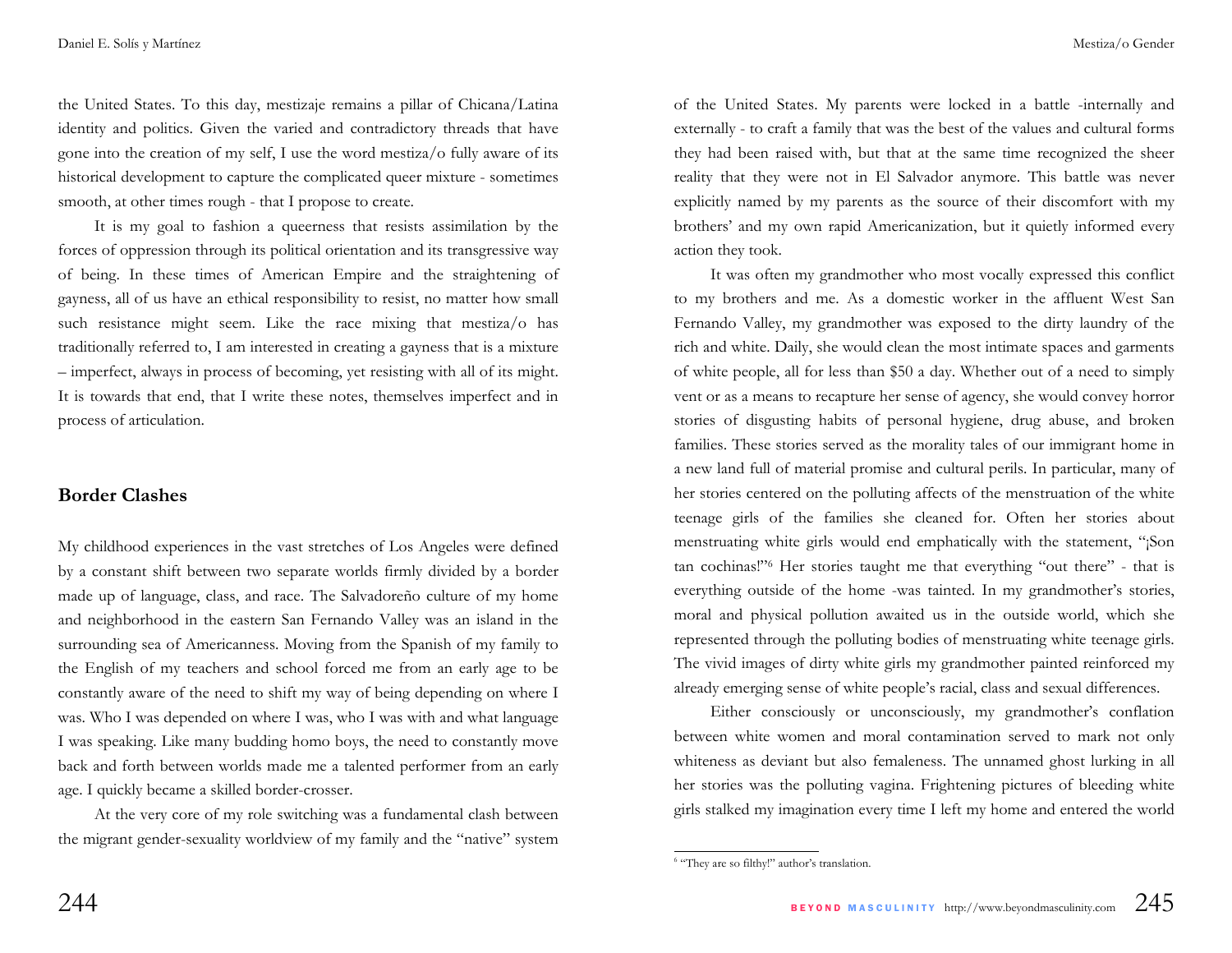"out there." This unease made me afraid of the unknown, which often meant the white and the female. In the world my grandmother constructed, white girls stood in place for the larger contaminating threat of American culture. In my grandmother's equation, white girls were inherently tainted because American culture was tainted. In warning us away from polluting white girls my grandmother was in the same moment both resisting assimilation into white Americaness and perpetuating the misogynistic construction of women as polluting to men and society at large.

 Home itself was a confusing space. Patriarchy was the central axis around which my parents constructed our family. My father worked an inhuman amount of hours as a machine-shop operator to support my family, but his salary was simply not enough to make ends meet. In the rapidly deindustrializing Los Angeles of the 1980's, machine-shop work was on the decline. My father's lack of an American education and legal status exacerbated the dwindling supply of work, resulting in a continuous cycle of migration from one job to the next. This instability finally forced my father to allow my mother's entrance into the working world. Like my grandmother and aunt, she too became a domestic worker for the rich and white of the West San Fernando Valley.

The emergence of my mother as our family's co-supporter led to fierce fights for dominance and power within our home. Quite simply, my mother's departure from her traditional role as homemaker undermined my father's masculinity. The assault on my father's manhood was twofold. Since he couldn't fully provide for all of our family's financial needs, he was failing at his manly obligations. This was compounded by the loss of mental and physical control over my mother. It was perhaps the loss of total control over my mother that most undermined my father's masculine power. With work, my mother gained independence as she learned how to drive and for the first time had money of her own to spend. Implicit in my father's frustration was the fear that her daily sojourns to the outside world would corrupt my mother and render her unfit as both mother and wife. My father's fears would explode in dramatic and often violent outbursts aimed particularly at

my mother, but also at my brothers and me. These poverty-driven gendered struggles set the stage for the emergence of my queerness within my family.

 As is the case for many homo boys, from an early age my mother was my world. The bond between us was one of sameness; in my mind I was just like her. My mother is fond of reminding me of how as a baby she alone had the power to stop my tears. To this day, she is still one of the few people that can get me to shut up. Given the close affinity between my mother and me, when my parents would fight I would stand at her side ready to battle my father, and often my older brother as well. It wouldn't matter who was wrong or right, but simply that my mother was threatened. Since I saw my mother as not only my role model but as the source from which I had sprung, when she was threatened I was threatened.

Often the fights between my parents were about the bond of affinity between my mother and me. My father accused her of spoiling me, which in our working class home had strong undertones of feminization and emasculation. In claiming that my mother was spoiling me, my father was really saying that she was turning me into a non-boy. His accusations were further complicated by his patronizing of my older brother as his Chosen Son. Subtly undermining my mother's authority over him, my father drew my older brother into his orbit as an ally. As time wore on, those battle lines became entrenched gender lines dividing us into two opposing camps: my father and older brother as the men and my mother and I as the women. It was in those moments of anger, of a family divided along lines of what I can only call queer genders that my own unique place in my family began to emerge.

 My queer gender developed out of those fights within my family. While never openly named by either of my parents, they had tacitly agreed that I was to be raised differently from my clearly male-gendered brothers. I was to be the culerito.<sup>7</sup> As a child, I was the son taught to cook, clean, listen and nurture. At the never-ending string of quinceañeras, birthday parties, and

<sup>7</sup> In El Salvador, the word of choice for homosexuals is culero. Culo, the word it is formed from, means "asshole." A culero is thus an "asshole man." A culerito is thus a young asshole man.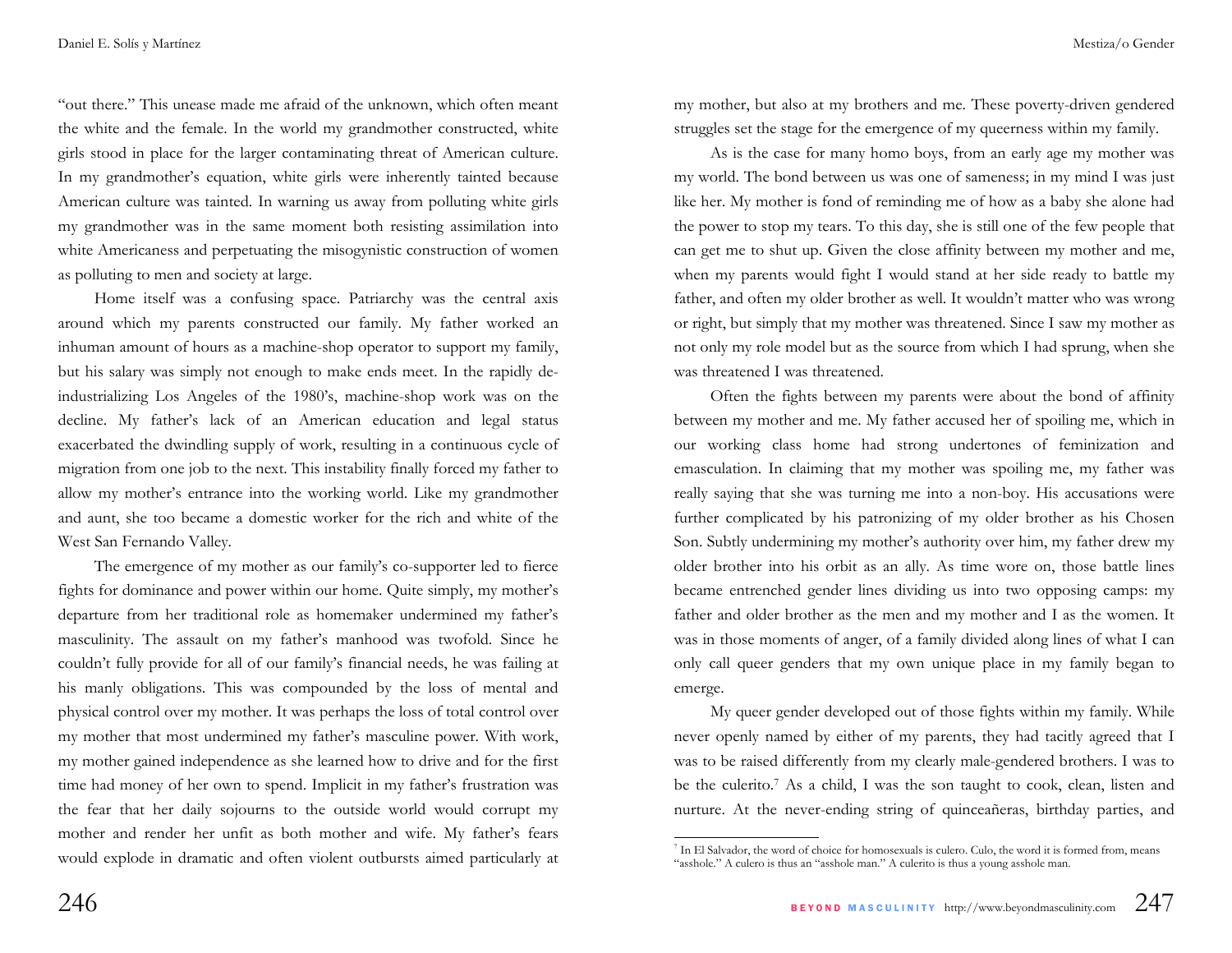baptismal celebrations, I was always with the women. I would sit among my mother, grandmother, aunt, godmother, and a host of their friends, listening to them gossip about one another, or lovingly (yet critically) pick at their husbands, their sons, and their daughters. Meanwhile, my brothers would play with other boy-children. My inclusion in these circles of women was never questioned, at least while I was present. If whispered conversations of concern about my affiliation with women happened between my mother and her women friends, I was not aware.

 My connection to femininity extended to include the toys I played with. I didn't think it odd that I played with Barbies or "My Little Ponies," or that my role model was the 1980's fashionista/philanthropist/superhero Jem. Thanks to my mother's protective embrace, I was free to be myself - plastic Mattel dolls and all. What strikes me as interesting now, from my postmodern, sub-altern, queer, Latino, male vantage point, is how lovingly my family embraced my deviant gender/racial expressions. Sure there were occasional bouts of homophobia on the part of my father, but the overwhelming response from my family was acceptance. Whenever my brothers and I played with our G.I. JOES or X-Men, I was always the one in charge of the women action figures. There was never any criticism. I simply was.

The relative acceptance of my family was matched by the unease I felt towards the world "out there." I don't really remember an exact moment when I became conscious of the fact that my love for girl-child toys and women superheroes was a private matter - a matter of the home and family. Somehow I just understood that it was not okay for me to take my dolls out of the home. Whenever I played with the other children in my apartment complex, I never mentioned that my favorite G.I JOE was Scarlett, the red haired counter-terrorist vixen of the team, and I certainly never dared to bring her out with me to play. Like my constant transitions from English and Spanish between school and home, I also switched my gender performance from home to the outside. The queer child I was inside my home butched it up whenever I crossed the threshold of our door. It took me many years to

understand the unnamed acceptance of my queer gender by my family. Why would my parents, who came from a country where to be a gender deviant was automatically equated with homosexuality, and thus the loss of masculinity, support their son's gender deviance? To better understand my parents' integration of my queerness into our family the only way they knew how, as another type of gendered child, I had to understand the discourses that had informed my parents' understanding of gender and sexuality in El Salvador.

Throughout Latin America and in El Salvador, homosexuality is understood primarily as a matter of gender. Homosexual behavior particularly the act of penetration - determines to a large degree whether one is or isn't a man. Maricónes, culeros, and putos are all words that name the non-maleness of the homosexual in the traditional Latin American conceptualization of homosexuality. Mexican anthropologist Héctor Carrillo describes the traditional operation of this gender-sexuality system in Mexico as creating men through non-men. He writes,

[p]rior to the adaptation of an understanding of categories of sexual identity and sexual orientation, Mexican society dichotomized men almost exclusively into two broad categories that were defined by demeanor. Masculine men were hombres or machos. Their counterparts were the effeminate men, the maricones, who were perceived as having forfeited their manhood altogether. The existence of the latter confirmed the 'normality' of the former. The hombres - those who were seen as legitimately manly and who were allowed to assert their dominance via the abuses of machismo - needed the maricones as a point of reference that defined where manhood ended.8

The location Latin American homosexuals occupy is critical for legitimizing the normative masculinity of heterosexual men. In the traditional understanding of homosexuality in Latin America, homosexual male-bodied individuals are not men at all. Instead, they are seen as another type of gender category altogether, existing in a shifting location between women's femininity and men's bodies. Carrillo's observations of Mexican homosexuality hold true for much of Latin America. In fact, many names for

<sup>8</sup> Carrillo 2003 p. 352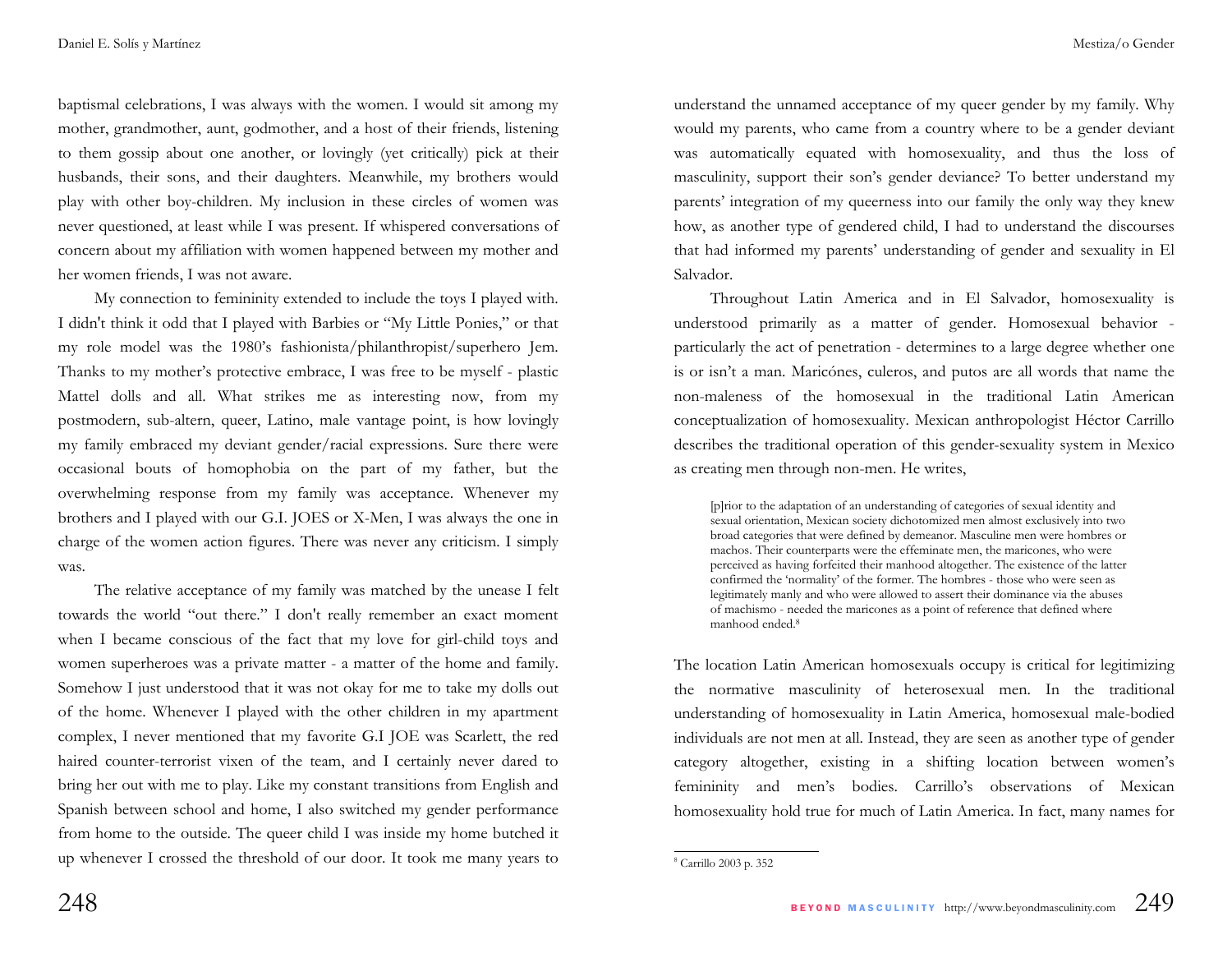male homosexuals throughout Latin America speak to this in-between gendered status.9 In most of its Latin American articulations homosexuality is a matter of gender, not sexual identity.

This in-between homosexual gender is centered on the matter of penetration: he who is penetrated is a homosexual. By being the receptive partner in anal intercourse, Latin American homosexuales give up their claim to masculinity. Instead they enter into a gender space that borrows and claims much from femininity but that is decidedly different from woman-ness. This articulation of homosexuality as a different gender, which essentializes it as a biological trait, creates spaces for Latin American homosexuales within Latin American societies and families. These spaces are often created not by the overt presence of homophobic discourses, but instead by their silent operation. Queer Puerto Rican sociologist Manolo Guzmán, in his critical examination of scholarship on homosexuality in Puerto Rico, describes this further:

…this absence of speech, no longer talking about things like marriage, represents a suspension of the assumption of heterosexuality. There is enormous amount of room for the expression of homosexuality under this absence of speech about homosexuality.10

It is in those spaces of absent speech in which Latin American homosexuality rests. My own parents' response to my budding gender deviance and homosexuality was shaped by this system of homosexual gender. My family's acceptance of my queer impulses was predicated on its safe containment in the traditional queer gender space of the Latin American family structure. So long as my homosexuality was not explicitly named it did not threaten the traditional supremacy of my father over our family.

 Despite the impossibility of drawing neat divisions between different cultures' configurations of homosexuality, there are important differences between the Latin American homosexuality system of my childhood and the U.S. gay identity system that I encountered as a teenager coming out as queer. Central to American gayness is the individual and her/his choice: a person becomes gay through a public declaration that is an expression of their will to identify as gay. While gender deviance is often vigorously labeled as gay by heterosexuals, it is only through the individual person's declaration that gayness becomes real. The intimate relation between American gayness and individual identity is a product of the historical circumstances in which gayness in the United States emerged. Queer historian John D'Emilio, in his path-breaking investigation of the origins of gay homosexuality in the United States, firmly ties the emergence of gayness with the supremacy of the individual that is only possible under capitalist ideological and material conditions. D'Emilio argues that the rise of the individual laborer system of capitalism in the latter part of the 19<sup>th</sup> century replaced the family with the individual as the primary economic actor. This shift created the material conditions in which individual men could financially support themselves and be free to explore their personal desires, whatever they may be. It was this economic emancipation that led to the coming out of American gayness.<sup>11</sup>

Unlike my family, the teachers and students at my schools presented me with a homosexuality that was based on clearly defined lines between sexualities and genders. In the world of the elementary schoolyard you were either a boy or a girl and if you deviated from either of these strictly defined categories, you were harassed. As a boy child that hung out with the little girl cliques, other boys called me a "fag." I had never experienced such rejection before in my life and it was because of that rejection that I began to question my sexuality and gender. As I grew older, I understood that to be different from the normal script of heterosexual boyhood meant loneliness. So to avoid isolation, I attempted to pass for straight and put away the gay. My attempts to be straight failed and as I entered adolescence I struggled for a language that could define the feelings that I felt inside. Only seeing the world of gay and straight around me, I chose to call myself gay.

<sup>9</sup> In El Salvador, homosexuals are also called *mariposones*, or butterfly-men. In Puerto Rico, homosexuals are called *locas,* or crazy women (Guzmán 2006 p. 35).

<sup>10</sup> Guzmán 2006 p. 88

<sup>11</sup> D'Emilio 1993 p. 468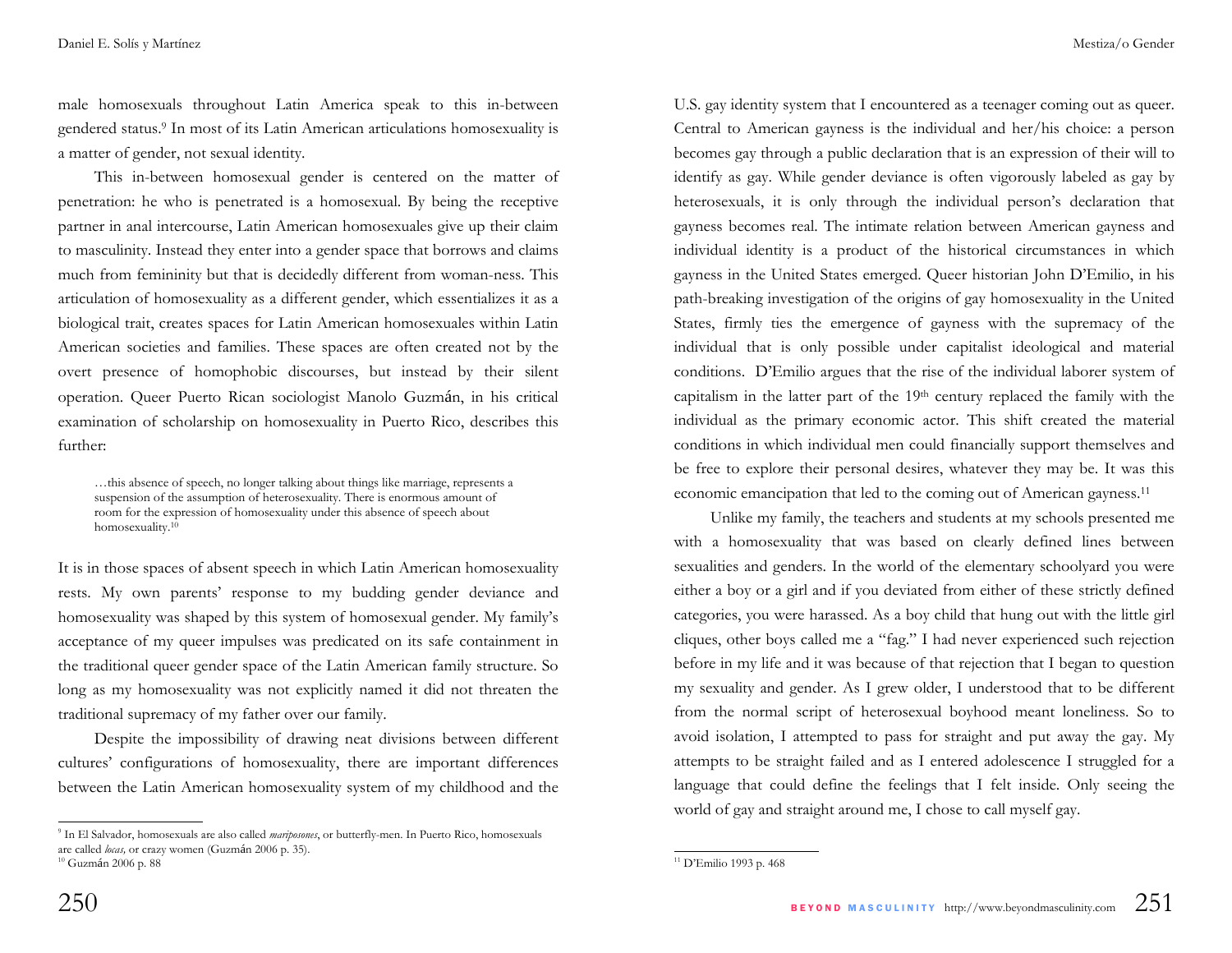When I was 16 years old, I came out. My life-long attraction to boys and affinity for feminine things could no longer be contained in the quiet space my family offered. Nurtured by classical gay discourses of personal liberation and empowerment, I militantly claimed an identity of gayness in opposition to my family. I demanded that my deviance be named and recognized by not only my family, but all who knew me. Rainbow flags blazin', I flaunted my new found American gayness for my own personal fulfillment regardless of its affects on my family. In doing so, I ruptured the life-long unnamed place in my family that had contained my deviance. As I struggled against homophobia, I sought to create spaces at home and school that nurtured my growing oppositional queer identity. The challenge I presented to my family's containment of my gayness caused numerous battles between every member of my family and me. In particular, I remember a brutal shouting match between my mother and I that was triggered by a garland of hickies around my neck freshly-given to me by my then boyfriend. Again and again, my mother yelled at me that I was selfish, out of control and ungrateful. I skillfully deployed against her the new language of gay empowerment I had mastered. She was a homophobe, ignorant, and oppressing me.

Those clashes were fundamentally about how I would be part of my family. Would I be a private gender deviant containable within the structure of the family, or would I be a public individual American-style gay? Sadly, my dichotomous thinking led me to cast my family as a site of oppression and the world outside as a place of liberation. In a perverse reversal of my childhood understanding of the world, the familiar had become terrifying and the unknown comforting. Despite all of my seeming certainty that my gay individuality was better than the queerness my family had long nurtured, inside I felt a nagging uneasiness. Despite knowing that I was empowered, I felt isolated. The embracing connectivity I had felt as a child within my family was no where to be found in the gay bars and clubs that I so desperately searched for community. It was that growing emptiness that led me to question some of the assumptions I had made when I came out. I now asked

myself whether empowerment and liberation had to wear the mask of white American gayness? The asking of this question has propelled me towards what I hesitantly call a mestiza/o gender.

### **Mestiza/o Gender**

After I graduated from college, I moved back home. Well sort of. Since my parents had divorced in 1999, home had become an unstable place. This instability only grew, so that by 2006, when I returned to the cement and asphalt plains of Los Angeles from the verdant river valleys of Ohio, my home had ironically shifted from wherever my mother lived to where my father lived. So it was to my father's home that I returned in the summer of 2006. It was there that the questions about my gender, sexuality and race that I had been mulling over for years began to give way to tentative answers.

Once at home after half a decade away, I suddenly found myself caught up in the all-encompassing net that is my family. Again, I was subject to unreasonable invasions of privacy, minor outbursts of homophobia, and the ever-present reminders to fix my bed. I had also lost the ability to bring over men whenever I wanted. These changes, however, paled before the greatest change of all: whereas before I had been the angry black sheep of the family, I was now the only one everyone spoke to. Eerily, I somehow assumed responsibility for negotiating the fragmented terrain of my family's relations with one another and assembling them for birthday dinners and other family outings. I was anointed the family peacemaker.

The shift in my position within my family dramatically crystallized around my younger teenage brother. In his senior year of high school, my brother was at a crossroads in his life and preparing for the life-altering transition to college when I moved back. Building on years of close friendship, I became my younger brother's parent. Emotionally, I supported his ideas and dreams and made it my priority that he was listened to and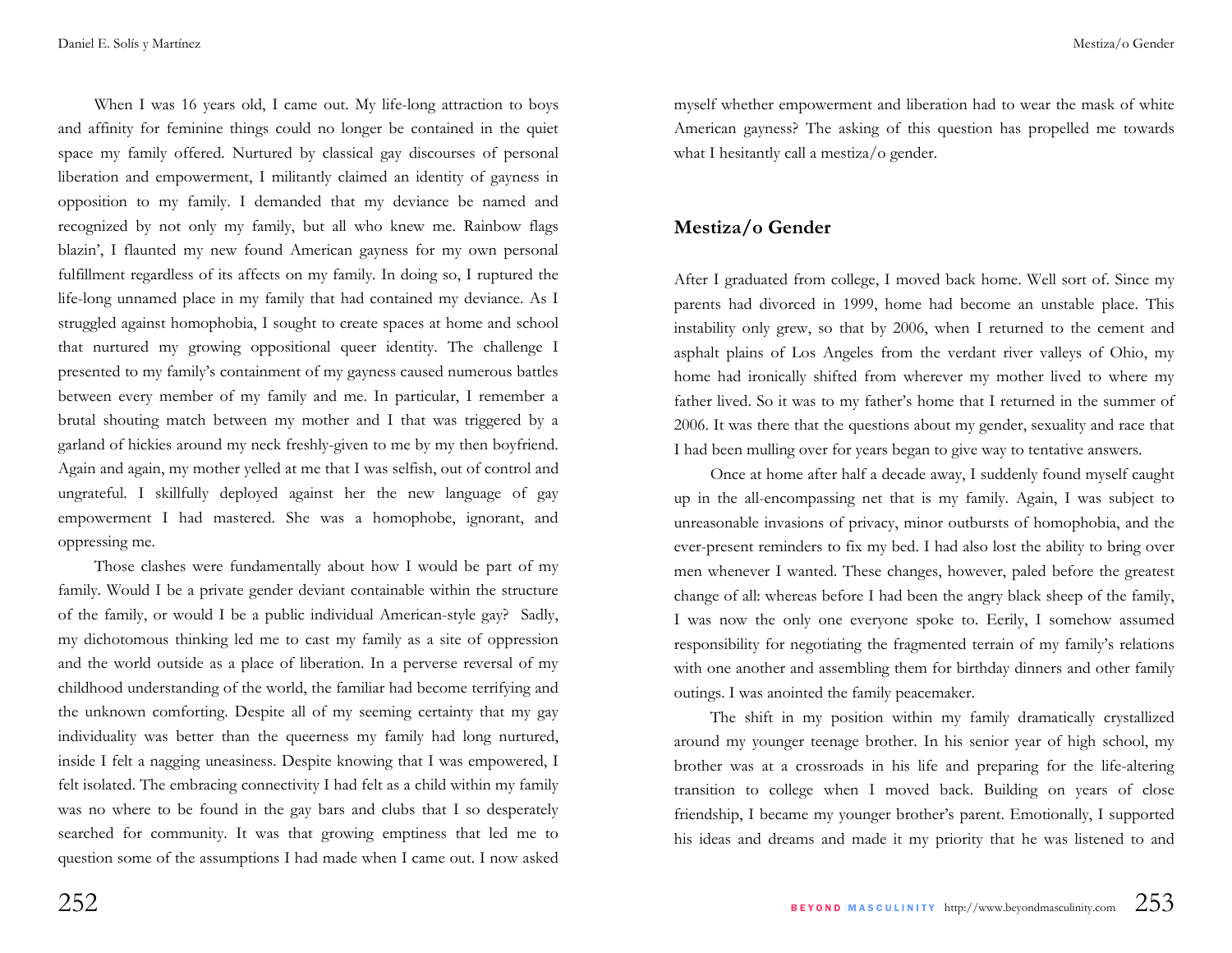nurtured. I intervened between him and my father to ensure that my brother received all the material things he needed. I was and am my brother's queer mother.

In the course of becoming mother-figure to my younger brother, I saw in myself a concrete example of the other type of queerness I had been searching for. The queer gender I occupy in my family now is in many ways a continuation of the culerito place of my youth, but with significant changes. My queerness is spoken and named for what it is. I discuss with my family my attraction to men and share my critiques of heterosexuality. While accepting the connectivity central to Latin American homosexuality, I also value the balancing individuality I learned as an American queer. Combined, these two elements of two different systems of homosexuality have enabled me to construct a masculinity that is nurturing and supportive. The complementary mixture of homosexualities that defines my present queerness has led me to realize the need to employ the practice of mestizaje to create new forms of sexuality. Drawing together the most useful elements of various global forms of homosexuality so as to craft personal homosexualities that challenge both heterosexism and the emergent hegemonic form of gayness in the United States, is a task to which mestizaje is uniquely well-suited for.

With the mestiza/o gender I am creating, my queerness moves beyond a matter of sexual identity and becomes an encompassing gender location. I embrace the ambiguous position of the Latin American puto and realize that pursuing masculinity is not only futile but it is harmful both to me and others. The mestiza/o politics of ambiguity show me that to be a gay man in a unified and stable sense isn't possible. The acts of exclusion that are required in creating a stable identity of gay masculinity, through the mestiza/o lens, are exposed as immoral and highly suspect. By buying into the binary gender system, queer men support the oppression of women, transpeople, and other gender deviants. The space that Latin American homosexuals occupy in the gender system can provide queer men with a means to construct identities that alter patriarchy and create coalitions of change with others. The gendered basis of Latin American homosexuality,

however, must be tempered by the protection of the individual that American gayness so heavily emphasizes. By ensuring that individuals are allowed to develop and creatively construct their own identities, the gendered articulation of homosexuality in Latin America can become truly emanicpatory. This mestiza/o combination is what I seek to create by living it everyday.

I recognize the potential dangers of engaging in the selective extraction and mixing of elements from diverse cultures, but I believe that the need for new forms of homosexualities justifies taking those risks. A politics of mestizaje can produce an impure queerness that is less about how each individual identifies, but instead focuses on how individuals relate to one another in the pursuit of justice. Claiming common cause with others, that is building a coalitional community of change, is an uneven process that must center not on the identities people wear and own, but instead on the act of relating. Who we relate to and how we relate to them is what should define us as queer. Thinking about queerness as a set of relations moves it from the realm of individual sexual identity towards a way of being. This shift sets queerness in the realm of gender, an all-encompassing script that defines who and what we are. Mestizaje opens up the category of gender, which is rightfully seen as a limiting force, into a means to structure the conflicting mixture of privilege and oppression that defines many queer men's masculinities.

These insights lead me to question the very pursuit of masculinity. Why should I care that homophobia emasculates me to varying degrees in varying situations? Nevertheless, I remain a male-bodied person with all of its privileges regardless of whether I am called a faggot or a culero. Why build my community and my life on the pursuit of an ideal that is in the final analysis oppressive and harmful to all? I answer my own questions with a simple answer: Because in the end I remain a man. Escaping masculinity, which for most queer men means escaping its oppressive elements, is in the end a futile search for an unreachable identity that is free of sexism. Despite all I have written and all the thinking that I have done out loud, I will still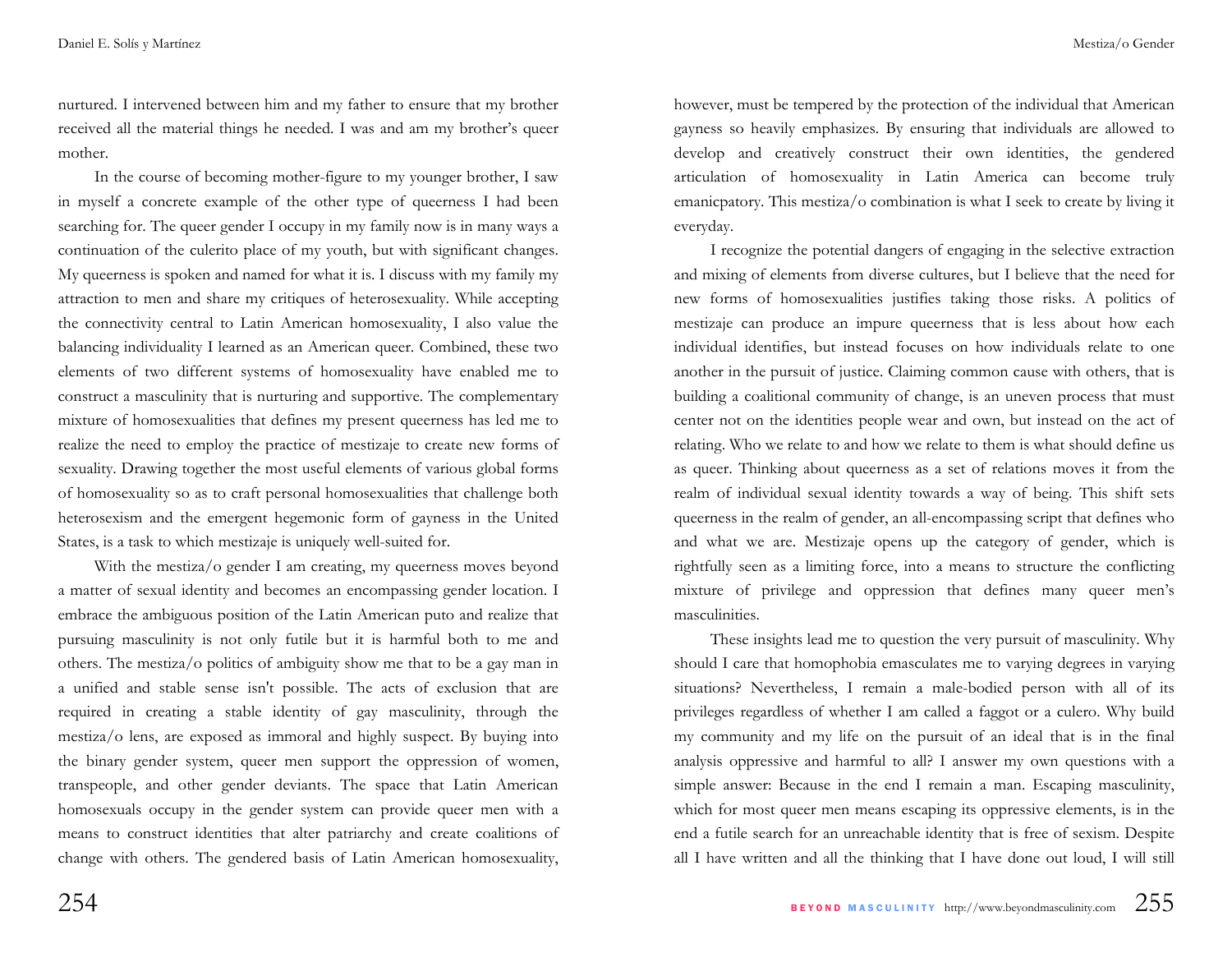have the power and privilege of a man. But, because of the insights I have gained moving back and forth between different forms of homosexualities throughout my life, I also have the ability to be responsible for that power and privilege. I can deploy my maleness at strategic moments and situations that work towards not only the liberation of women, but the queering of men. Accepting this responsibility means not only challenging the macrostructures of oppression, but attacking the beliefs that support them. In practice, this must mean that gay and queer men support ideologies and movements of liberation in their daily life choices such as including housing rights, access to childcare, and immigration amnesty under the umbrella of queer rights. This shift requires a re-articulation of the self on the part of gay and queer men that accounts for our privileges, be they a result of gender, race, or class.

Through my mestiza/o gender, I attempt to honor the unequal amount of ingredients that have gone into the making of who and what I am. I am thankful for the queer gender my parents raised me with as it has shown me that "queer" doesn't mean "alone"; that it is only through our relations with others that who we are can have meaning. I am thankful for the gay individualism of my adolescence in which I learned that who I seek to be is determined by my own unique path and that I should trust that process. It is at the intersection of these teachings that I find the core values that drive me as a person. I take a little from here, a little more from there, and a little less from back there; but it isn't the amount of how much I take from here or there that matters. Rather, it is the fact that I draw from so many wells to water the fields of my mestiza/o imagination that matters. I can create relationships with others that further the mixing of gender categories in the hope of undermining those same categories' power to define who all of us are. In the times in which we live in, of unchecked American power around the globe and the increasing neutralization of resistance movements within the United States, a new type of queer masculinity that utilizes the strategy of disidentification to transform the very terrain on which we fight oppressive

forces, is needed. That is what I hope to work towards when I imperfectly and impurely fashion my mestiza/o gender.

#### ABOUT THE AUTHOR

*Daniel E. Solís y Martínez is Master of Arts in History student at Claremont Graduate University. The gay son of Salvadoreña/o immigrants to Los Angeles, Daniel has lived his life in spaces of contradiction. Daniel is interested in the excavation of marginal peoples' buried histories in the greater Los Angeles region. Currently, his research centers on multiracial community organizing in Los Angeles - both historically and in the present day - as well as tracing the trajectory of Latina/o immigrations to and within Los Angeles. Daniel hopes to be a university professor one day.*